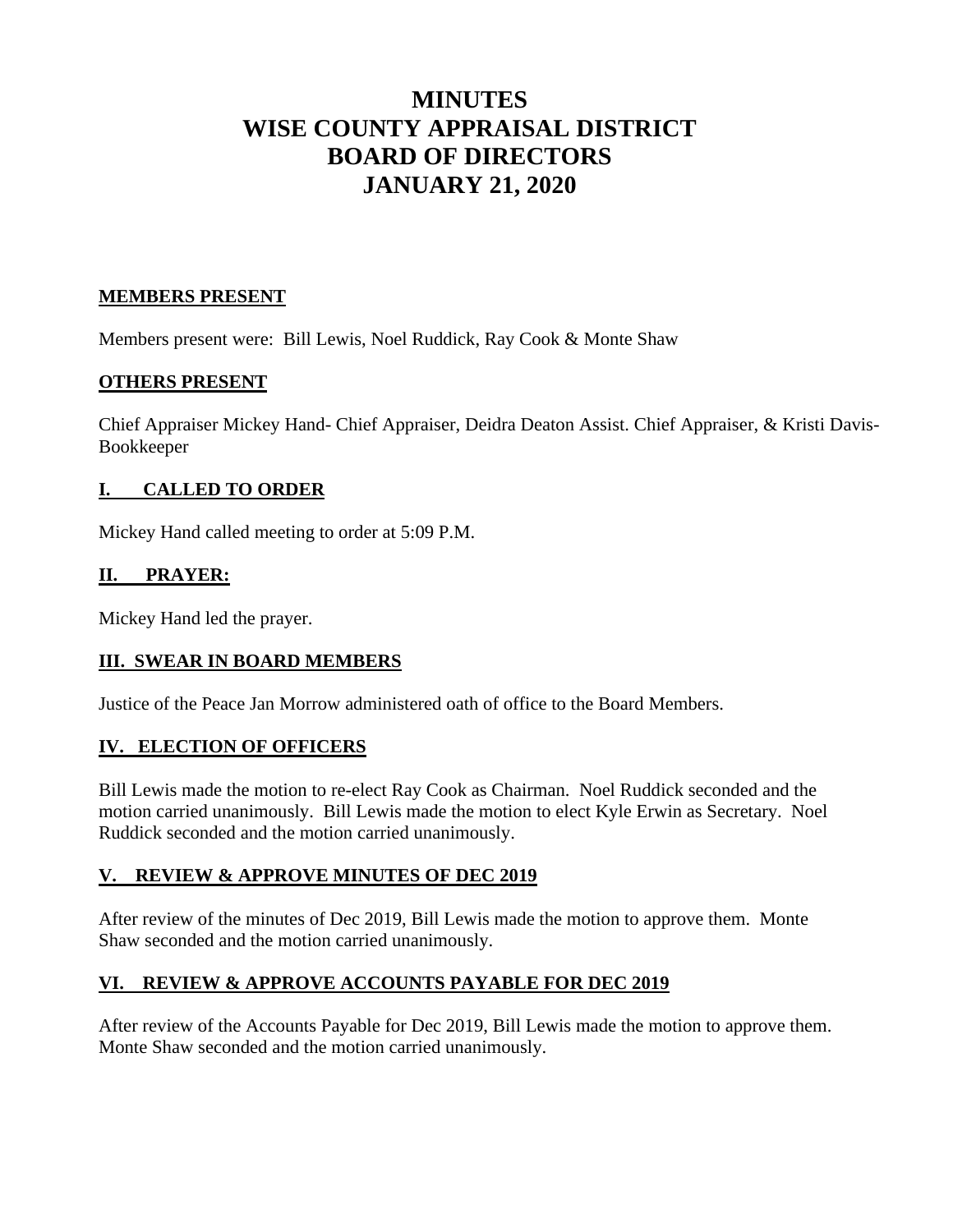Page 2 BOD Minutes Oct 29, 2019

# **VII. REVIEW & APPROVE FINANCIAL REPORT FOR DEC 2019**

After review of the Financial Report for Dec 2019, Bill Lewis made the motion to approve them. Monte Shaw seconded and the motion carried unanimously.

## **VIII. RATIFY EXISTING CONTRACTS**

Monte Shaw made the motion to ratify existing contracts with the Wise County Appraisal District. Bill Lewis seconded and the motion carried unanimously.

# **IX. AUTHORIZE BANK SIGNATURES**

Monte Shaw made the motion to leave as is. Bill Lewis seconded and the motion carried unanimously.

# **X. APPOINT 2020 ARB MEMBERS & CONSIDER COMPENSATION FOR 2020**

Mr. Hand suggested adding Melvin Lester to the ARB Roster. Bill Lewis made the motion to accept the recommendation. Monte Shaw seconded and the motion carried unanimously. Mr. Hand presented

Compensation for review. After review Monte Shaw made the motion to increase the compensation for the ARB Members to \$175.00 full or half day. Bill Lewis seconded and the motion carried unanimously.

# **XI. APPOINT 2020 AG ADVISORY BOARD**

Noel Ruddick made the motion to reappoint Jackie Boyd, Willie Garrett & Grady Cowling to the Ag Advisory Board. Bill Lewis seconded and the motion carried unanimously.

# **XII. QUARTERLY REPORTS**

- **1.** JOURNAL ENTRIES
- **2.** LITIGATION UIPDATE
- **3.** INVESTMENT/CASH FLOW ANALYSIS

# **X. WCAD SUCCESSION PLAN 2020 & STAFF DEVELOPMENT**

Mr. Hand presented the Succession Plan for 2020 & Staff Development. No action to be taken at this time.